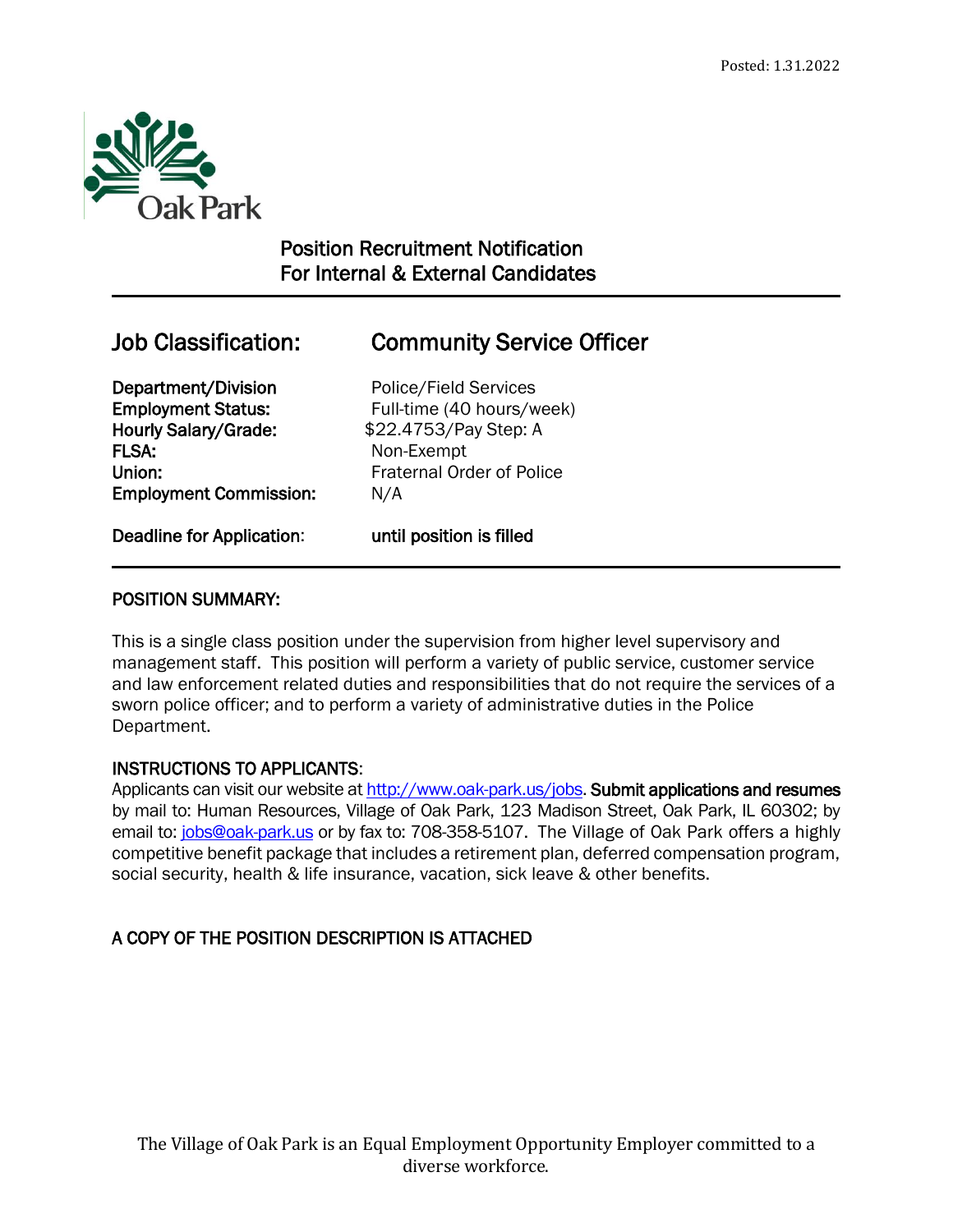

#### **COMMUNITY SERVICE OFFICER**

*Class specifications are intended to present a descriptive list of the range of duties performed by employees in the class. Specifications are not intended to reflect all duties performed within the job.*

## **DEFINITION**

To perform a variety of public service, customer service and law enforcement related duties and responsibilities that do not require the services of a sworn police officer; and to perform a variety of administrative duties in the Police Department.

#### **SUPERVISION RECEIVED AND EXERCISED**

Supervision from higher level supervisory and management staff.

**EXAMPLES OF DUTIES** - *Essential and other important duties and responsibilities may include, but are not limited to, the following:*

#### **Essential duties and responsibilities**

- 1. Ensure that best in class customer service is provided to both internal and external customers and also embrace, support, and promote the Village's core values, beliefs, and culture.
- 2. Accurately record information from the public concerning property damage incidents, minor thefts and motor vehicle accidents; perform simple investigations as directed by Police Department supervisory personnel.
- 3. Investigate falls and other injuries occurring on public property.
- 4. Locate and confirm reports of dysfunctional power lines to Police Department supervisory personnel and take action as directed or deemed necessary in the absence of direction.
- 5. Coordinate the removal of abandoned and other vehicles with the Village's towing contractor.
- 6. Enforce parking regulations in public parking lots by issuing citations or referring parking violators to parking enforcement personnel
- 7. Maintain accurate records concerning court dockets and schedule or notify police officers for court appearances.
- 8. Appear in court as a representative of the Police Department.
- 9. Enforce parking and local ordinance violations.
- 10. Assist in handling reported stray animals and animal bites.
- 11. Provide front desk reception and customer serviceduties.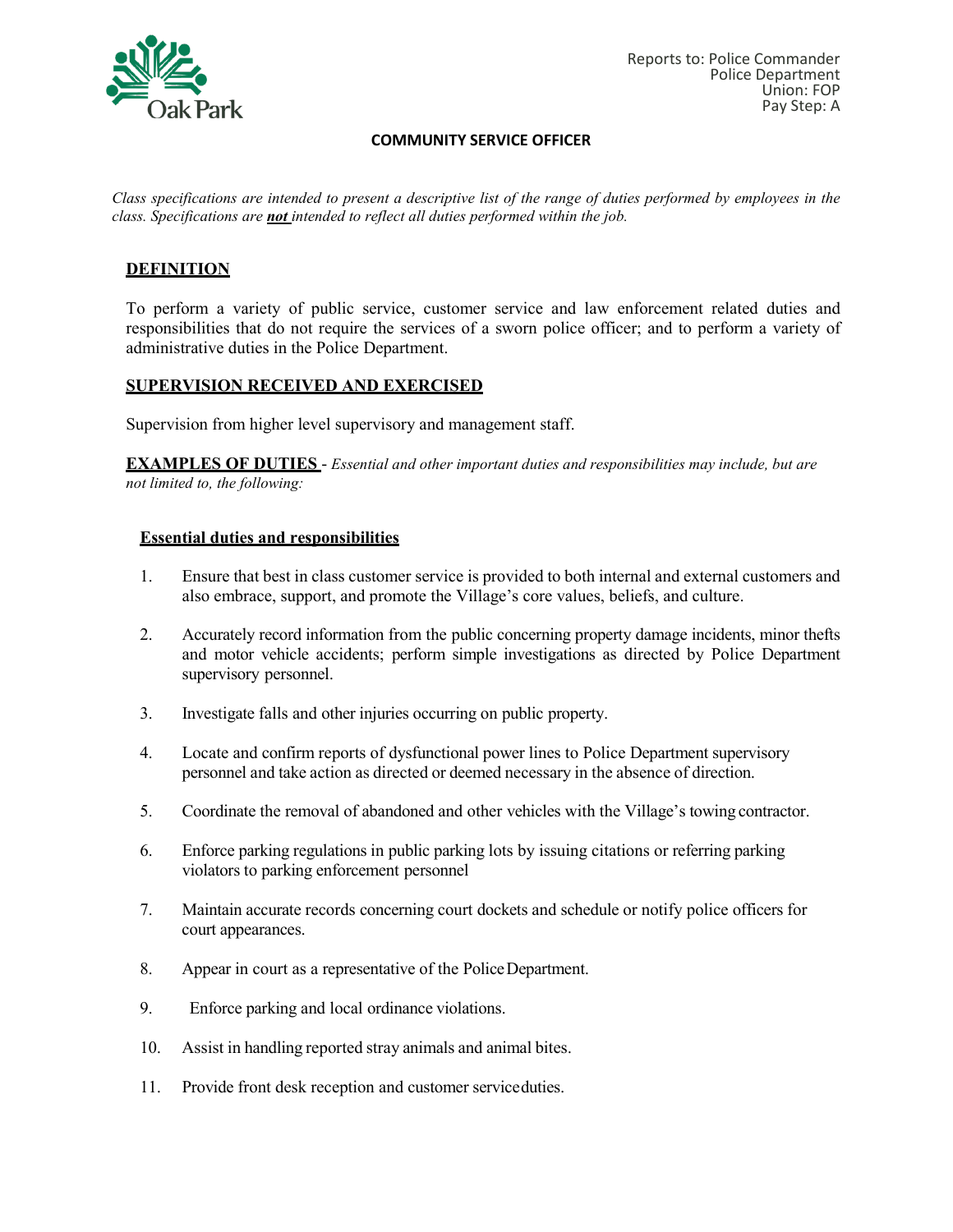

#### **COMMUNITY SERVICE OFFICER**

#### **Other important responsibilities and duties:**

- 1. Search prisoners who are being held in Village facilities
- 2. Monitor prisoners while in police custody, and provide meals to prisoners at appointed times.
- 3. Perform traffic control at fires, accidents, downed power lines, parades, and any other incidents requiring traffic direction and control.
- 4. Answer non-emergency calls and handle public safety communication and/or dispatch duties as required.
- 5. Input requests for services and/or information, and complaint information from the public into computer.
- 6. Prepare a variety of written reports as directed summarizing various activities accruing during an assigned shift.
- 7 Perform related duties and responsibilities asrequired.

**QUALIFICATIONS** - Required at the time of hire or learned within a short period of time in order to perform the *essential duties*

#### **Knowledge of:**

Principles and procedures in law enforcement investigation. Principles and procedures of record

keeping.

Geographic features of streets in the area served.

Basic court procedures and protocols.

Methods and techniques used in caring, catching and disposing of animals.

Basic procedures used in operating computer aided dispatch and Microsoft office programs; modern office procedures, methods, and office equipment.

Safe driving practices.

Operation of emergency equipment installed police vehicles.

#### **Ability to:**

Gather, analyze and evaluate evidence or facts to arrive at a sound conclusion.